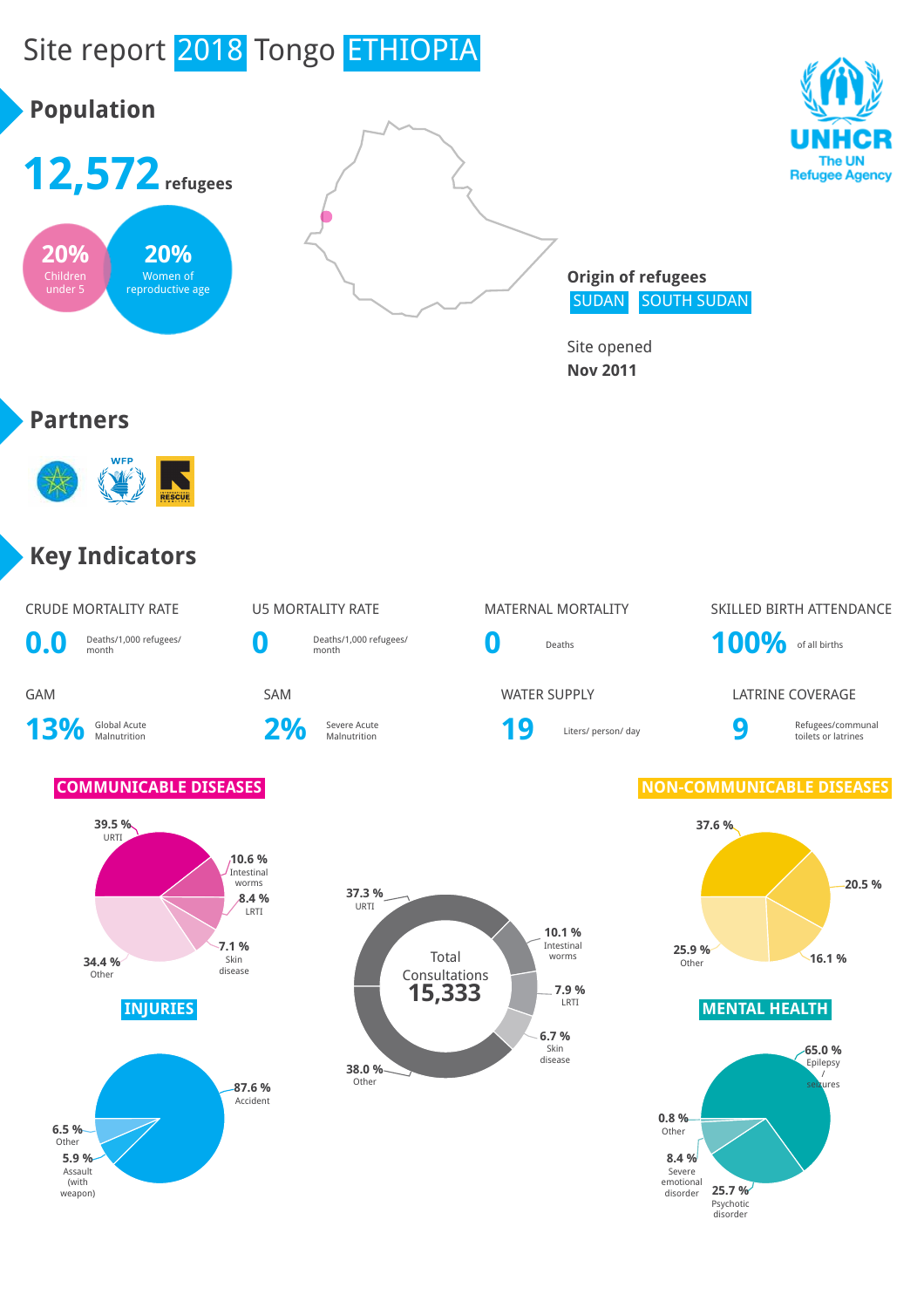### **Public Health**

| <b>HEALTH STAFFING</b>                                      | <b>INDICATOR</b> | <b>STANDARD</b> |           | <b>MORBIDITY</b>                                 | <b>INDICATOR</b> | <b>STANDARD</b> |                       |
|-------------------------------------------------------------|------------------|-----------------|-----------|--------------------------------------------------|------------------|-----------------|-----------------------|
| Number of medical doctors                                   |                  | 1: 50,000       | ◉         | Incidence of malaria among children under        | $\mathbf{0}$     |                 |                       |
| Number of qualified nurses                                  | 10               | $1:$ < 10,000   | ◎         | Incidence of watery diarrhoea among              | 30               |                 |                       |
| Number of community health workers                          | 56               | 1: 1,000        | ◙         | children under 5                                 |                  |                 |                       |
| <b>ACCESS AND UTILIZATION</b>                               | <b>INDICATOR</b> | <b>STANDARD</b> |           | Incidence of pneumonia among children<br>under 5 | 23               |                 |                       |
| Consultations per trained clinician per day                 | 49               | < 50            | ◙         | Incidence of pneumonia among over 5              | 8                |                 |                       |
| Health utilisation rate (new visits / refugee /             | 1.2              | $1 - 4$         |           | Tuberculosis success rate                        |                  | < 90%           |                       |
| year)<br>Proportion of host population consultations        | 35%              |                 |           | Were any MDR/X-TB cases diagnosed among<br>PoCs? | <b>No</b>        | ☺<br><b>No</b>  |                       |
| <b>MORTALITY</b>                                            | <b>INDICATOR</b> | <b>STANDARD</b> |           | <b>VACCINATION</b>                               | <b>INDICATOR</b> | <b>STANDARD</b> |                       |
| <b>Crude Mortality Rate</b><br>(CMR) (/1000/month)          | 0.0              | < 0.75          | $\bullet$ | Full vaccination coverage                        | 83%              | < 95%           | ☺                     |
| <b>Under-five Mortality Rate</b><br>(U5MR) (/1000/month)    | 0.0              | $< 1.5$         | Ø         | Measles vaccination coverage                     | 92%              | < 95%           | $\boldsymbol{\Omega}$ |
| <b>Infant Mortality Rate</b><br>(IMR) (/1000 livebirths)    | 0.0              | < 30            | $\bullet$ | Source of vaccination data                       | <b>HIS</b>       |                 |                       |
| <b>Neonatal Mortality Rate</b><br>(NNMR) (/1000 livebirths) | $\mathbf 0$      | < 20            | $\bullet$ | <b>IN-PATIENT DEPARTMENT (IPD)</b>               | <b>INDICATOR</b> | <b>STANDARD</b> |                       |
| <b>OUTBREAK ALERT AND RESPONSE</b>                          | <b>INDICATOR</b> | <b>STANDARD</b> |           | Average length of stay (days)                    | 6.4              |                 |                       |
| Proportion of outbreaks investigated within 48<br>hours     |                  | 100%            |           | Case fatality rate                               | 0.0              |                 |                       |
| Number of outbreaks reported                                | $\mathbf 0$      |                 |           | Hospitalisation rate                             | 14.2             | $50 - 150$      | €                     |

# **Reproductive Health**

| <b>ANTENATAL CARE</b>                                                                     | <b>INDICATOR</b> | <b>STANDARD</b> |   | <b>FAMILY PLANNING</b>                                                      | <b>INDICATOR</b> | <b>STANDARD</b> |                       |
|-------------------------------------------------------------------------------------------|------------------|-----------------|---|-----------------------------------------------------------------------------|------------------|-----------------|-----------------------|
| Antenatal care coverage                                                                   | 88%              | > 90%           | А | Contraceptive prevalence rate                                               | 33%              | $\geq 30\%$     |                       |
| Coverage of antenatal tetanus vaccination                                                 | 95%              | >95%            | А | Source of contraceptive prevalence data                                     | <b>HIS</b>       |                 |                       |
| <b>DELIVERY CARE</b>                                                                      | <b>INDICATOR</b> | <b>STANDARD</b> |   | SEXUAL AND GENDER-BASED VIOLENCE (SGBV)                                     | <b>INDICATOR</b> | <b>STANDARD</b> |                       |
| Proportion of births attended by skilled<br>personnel                                     | 100%             | $\geq 90\%$     | Ø | Total number of reported rapes                                              | 2                |                 |                       |
| Proportion of births conducted by caesarean<br>section                                    | 0%               | $5 - 15%$       | ظ | Proportion of eligible rape survivors provided<br>with PEP within 72 hours  | 0%               | 100%            | $\boldsymbol{\omega}$ |
| Proportion of newborn infants with low birth<br>weight (<2500 gs) (weighed within 72 hrs) | 1%               | < 15%           |   | Proportion of eligible rape survivors provided<br>with ECP within 120 hours | 0%               | 100%            | $\boldsymbol{\Omega}$ |
| Proportion of teenage pregnancies                                                         | 1%               |                 |   | SEXUALLY TRANSMITTED INFECTIONS (STIS)                                      | <b>INDICATOR</b> | <b>STANDARD</b> |                       |
| Still birth rate (/ 1000 total births / month)                                            |                  |                 |   | Number of genital ulcer diseases                                            | $\Omega$         |                 |                       |
| Number of maternal deaths                                                                 | $\Omega$         |                 |   | Number of Pelvic Inflammatory diseases                                      | O                |                 |                       |
| Proportion of maternal deaths investigated<br>within 48 hours                             |                  | 100%            |   |                                                                             |                  |                 |                       |